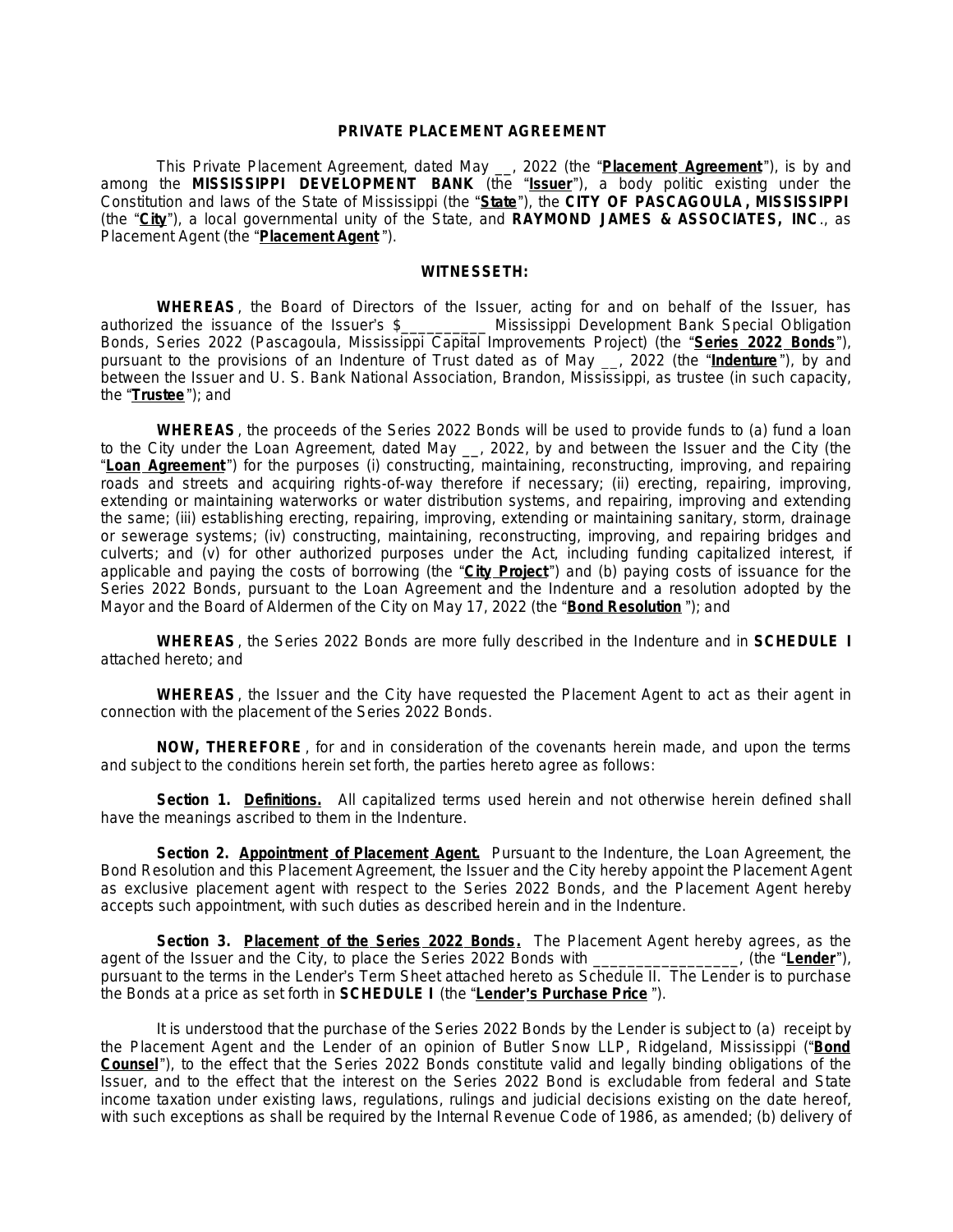certificates in form and tenor satisfactory to Bond Counsel and the Lender evidencing (i) the proper execution and delivery of the Series 2022 Bonds and receipt of payment therefor, and (ii) certain federal and State of Mississippi tax matters related to the Series 2022 Bonds and the City Bond; (c) delivery to the Placement Agent and the Lender of a statement or opinion, as applicable, of each of the Issuer, Issuer's Counsel, the City and the City's Counsel, each dated as of the date of the issuance of the Series 2022 Bonds and the City Bond, to the effect that there is no litigation pending or, to the knowledge of the signer or signers thereof, threatened relating to the issuance, sale, validation and delivery of the Series 2022 Bonds and the City Bond, as applicable; and (d) satisfaction of other conditions specified in the Indenture, the Bond Resolution and as may be required by the Lender or Bond Counsel. The Lender shall be required to deposit immediately available funds in the amount of the Lender's Purchase Price with or as directed by the Issuer on or before May \_\_, 2022, the date of delivery and issuance of the Series 2022 Bonds (the "**Closing Date**"). The Placement Agent will receive a placement fee of \$\_\_\_\_\_\_\_\_\_\_\_\_\_\_. The Series 2022 Bonds will be placed on the Closing Date with the Lender under the exemptions set forth in Rule 15c2-12 of the Securities and Exchange Commission.

The Series 2022 Bonds will be secured by the City's \_\_\_\_\_\_\_\_\_\_ Promissory Note (Pascagoula, Mississippi Capital Improvements Project) (the "**Note**") payable by the City to the Bank pursuant to the Loan Agreement and will be secured by legally available revenues of the City, including, without limitation, available amounts of the City's General Fund. In addition, the Bank Act and the Loan Agreement provide for the intercept of Tax Monies from the Mississippi Department of Revenue and any other State agency, department or commission created under State law if the City is deficient in its payments due under this Loan Agreement or the Note.

The Series 2022 Bonds shall be duly executed on the Issuer's behalf and authenticated by the Trustee under the Indenture in fully registered form in the principal amounts provided for in **SCHEDULE I**, registered in the name of the Lender. The Series 2022 Bonds will be made available to the Lender at least one business day prior to the Closing Date for inspection by the Lender.

**Section 4. Payment to the Issuer.** The Placement Agent agrees that it will, on the Closing Date, direct that the Lender transfer to the Issuer the Lender's Purchase Price, in immediately available funds. If the Lender does not deposit with or as directed by the Issuer the Lender's Purchase Price of the Series 2022 Bonds to be purchased by it or otherwise refuses to purchase the Series 2022 Bonds, the Placement Agent will use its reasonable best efforts to arrange for a substitute Lender for the Series 2022 Bonds on the terms set forth in Section 3.

**Section 5. Tax Exemption** . Bond Counsel will deliver an opinion to the effect that interest on the Bonds is excludable from gross income for federal income tax purposes under existing statutes, regulations, rulings and court decisions

**Section 6. Limitation.** Nothing contained in this Placement Agreement shall obligate the Placement Agent to purchase the Series 2022 Bonds in the event the Lender fails to pay the Lender's Purchase Price of the Series 2022 Bonds or in the event the Placement Agent is unable to arrange for the purchase of the Series 2022 Bonds.

**Section 7. Fees and Expenses.** The Placement Agent fee set forth in Section 3 represents the total compensation due to the Placement Agent for its services under this Placement Agreement.

The City is responsible for all other expenses and fees due in connection with the sale, validation, delivery and issuance of the Series 2022 Bonds which are to be paid from the proceeds of the Series 2022 Bonds, as directed by the Issuer and the City, and pursuant to the Indenture.

**Section 8. Governing Law.** This Placement Agreement shall be governed by and construed in accordance with the laws of the State.

**Section 9. Counterparts.** This Placement Agreement may be executed in one or more counterparts, each of which shall be an original and all of which, when taken together, shall constitute but one and the same instrument.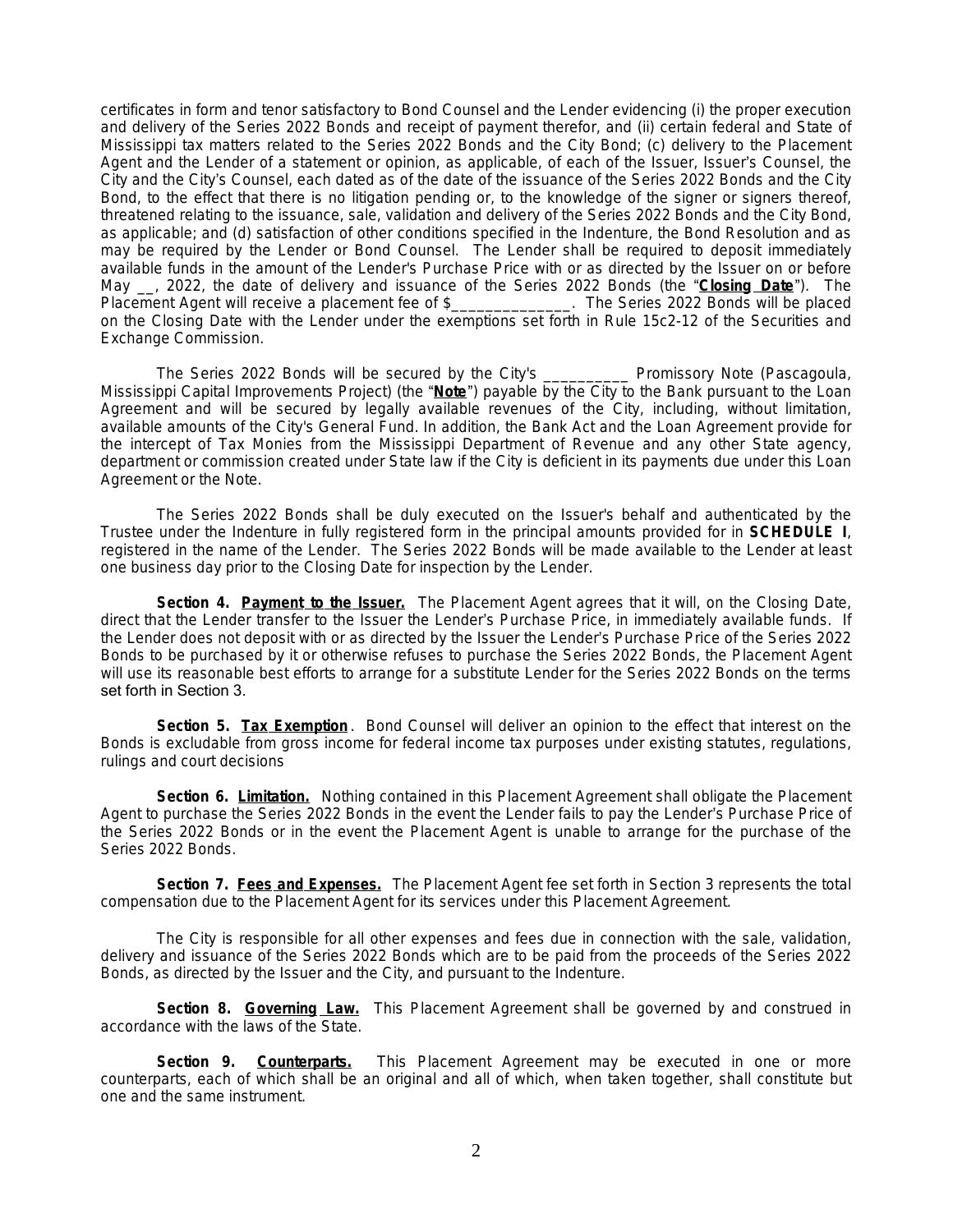**Section 10. Binding Effect.** This Placement Agreement shall be binding upon, and inure to the benefit of, the parties hereto and their respective successors and assigns, except that no party hereto may assign any of its rights or obligations hereunder without the consent of the other party.

**Section 11. Arm-Lengths Transaction** . The Issuer and the City acknowledge and agree that this Placement Agreement does not constitute a guarantee by the Placement Agent to arrange the placement of the Series 2022 Bonds. It is understood that the Placement Agent's obligations under this Agreement are to use reasonable efforts throughout the term of this Placement Agreement to perform the services described herein. The Issuer and the City acknowledge and agree that the Placement Agent is being retained to act solely as placement agent for the Series 2022 Bonds, and not as an agent, advisor or fiduciary to the Issuer or the City, and that this Placement Agreement is not intended to confer rights or benefits on any member, affiliate, shareholder or creditor of the Issuer or the City or any other person or entity or to provide the Issuer or the City or any other person with any assurances that the transaction will be consummated.

The Placement Agent shall act as an independent contractor under this Placement Agreement, and not in any other capacity, including as a fiduciary. The Issuer and the City acknowledge and agree that: (i) the transaction contemplated by the Placement Agreement is an arm's length, commercial transaction between the Issuer and the City and the Placement Agent in which the Placement Agent is acting solely as a principal and is not acting as a municipal advisor, financial advisor or fiduciary to the Issuer or the City; (ii) the Placement Agent has not assumed any advisory or fiduciary responsibility to the Issuer or the City with respect to the transaction contemplated hereby and the discussions, undertakings and procedures leading thereto (irrespective of whether the Placement Agent has provided other services or is currently providing other services to the Issuer and the City on other matters); (iii) the only obligations the Placement Agent has to the Issuer and the City with respect to the transaction contemplated hereby expressly are set forth in this Placement Agreement; and (iv) the Issuer and the City have consulted its own legal, accounting, tax, financial and other advisors, as applicable, to the extent it has deemed appropriate.

**Section 12. Investor Letter.** The Lender shall execute an Investor Letter in substance and in force satisfactory to the City and the Placement Agent*.*

[REMAINDER OF PAGE LEFT BLANK INTENTIONALLY]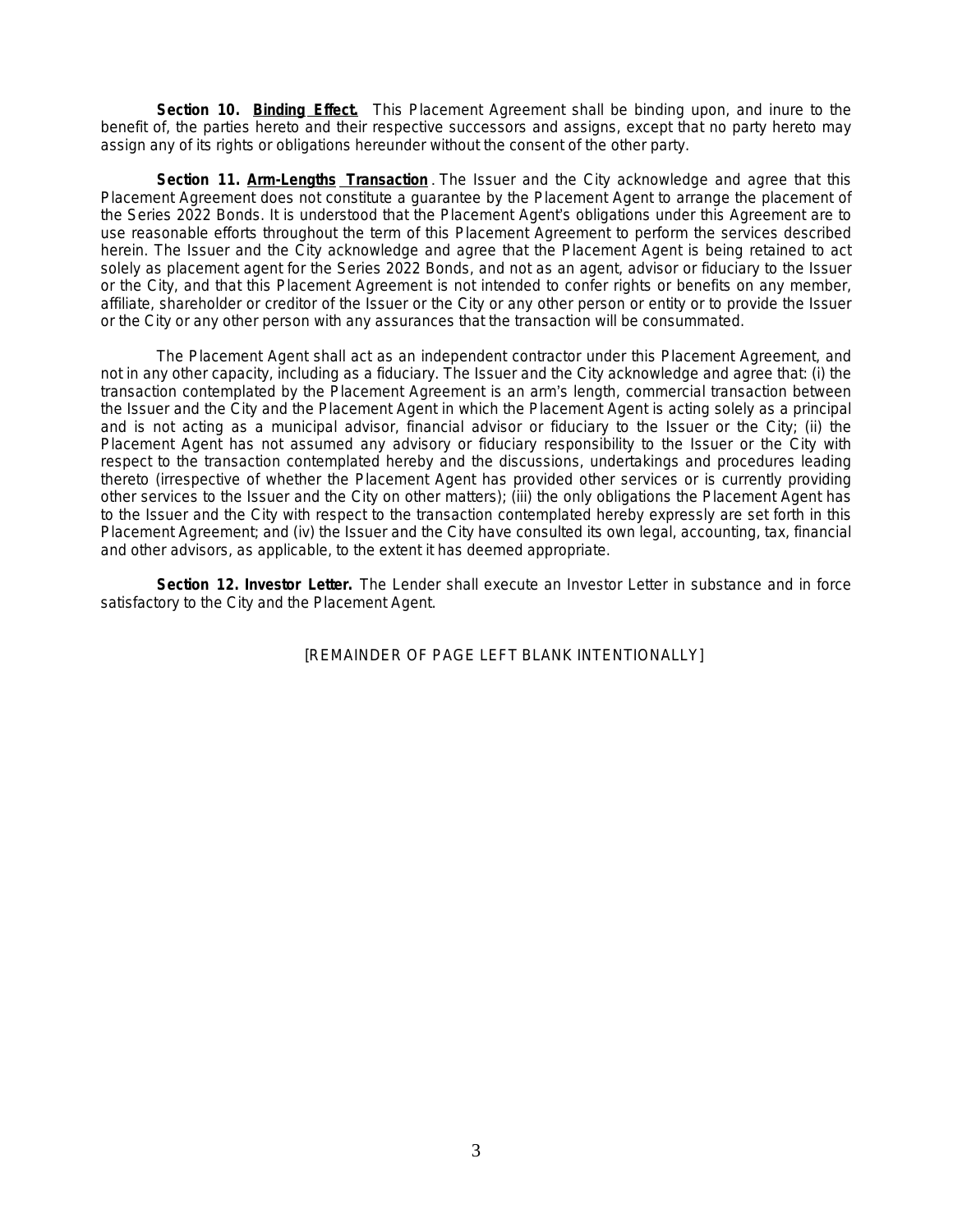If you agree with the foregoing, please sign and date this Placement Agreement in the space provided below and return one copy so executed to each of the Issuer, the Placement Agent and the City, whereby this Agreement shall then become a binding agreement among such parties, as of the date first above written.

Very truly yours,

## **RAYMOND JAMES & ASSOCIATES, INC., as Placement Agent**

\_\_\_\_\_\_\_\_\_\_\_\_\_\_\_\_\_\_\_\_\_\_\_\_\_\_\_\_\_\_\_\_\_\_\_ Lindsey Rea, Managing Director

Accepted and agreed to as of the date first above written:

## **MISSISSIPPI DEVELOPMENT BANK**

By: \_\_\_\_\_\_\_\_\_\_\_\_\_\_\_\_\_\_\_\_\_\_\_\_\_\_\_\_\_\_\_\_\_\_\_

Executive Director

Executed on: \_\_\_\_\_\_\_\_\_\_\_, 2022

# **CITY OF PASCAGOULA , MISSISSIPPI**

By: \_\_\_\_\_\_\_\_\_\_\_\_\_\_\_\_\_\_\_\_\_\_\_\_\_\_\_\_\_\_\_\_\_\_\_

Mayor

Executed on: \_\_\_\_\_\_\_\_\_\_\_, 2022

**SCHEDULE I**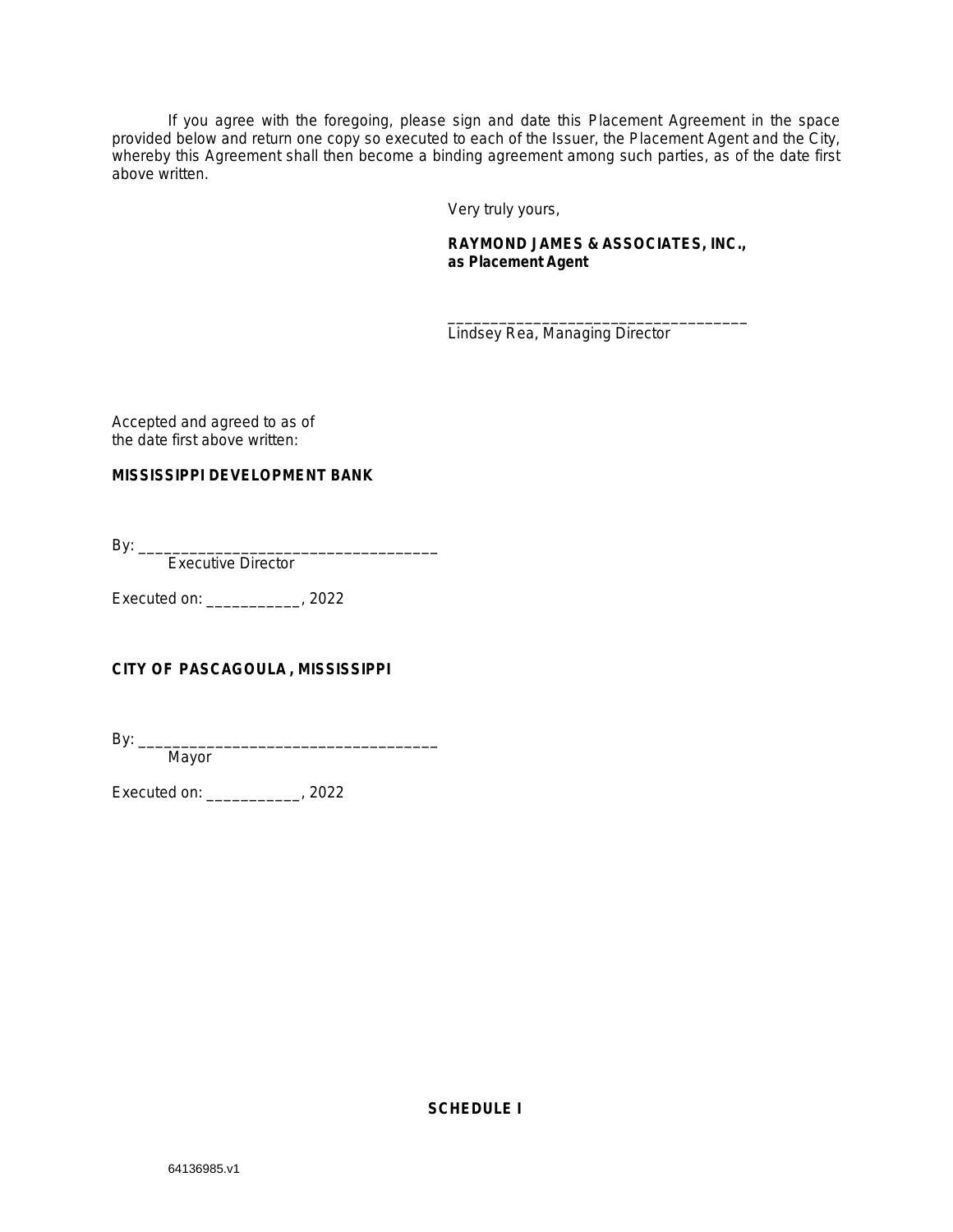## **To Private Placement Agreement Dated: May \_\_, 2022**

### **SERIES 2022 BOND**

Interest on the Series 2022 Bonds shall be payable on May 1 and November 1 of each year, commencing \_\_\_\_\_\_\_\_\_\_\_\_\_\_ through and including \_\_\_\_\_\_\_\_\_\_\_\_\_\_, until the Series 2022 Bonds are paid in full. Interest will be calculated using a three hundred sixty (360) day year based on twelve (12) thirty (30) day months.

The Series 2022 Bonds shall mature on \_\_\_\_\_1, 20\_\_\_\_ with principal paid annually on each May 1 through mandatory sinking fund redemptions as set forth herein, and shall bear interest at the rate of \_\_\_\_\_% per annum, and shall be payable, all as set forth below:

| <b>MATURITY</b><br>$11*$ | <b>PRINCIPAL</b><br><b>AMOUNT</b> | <b>INTEREST</b><br><b>RATE</b> | VIFI N | DDICE |
|--------------------------|-----------------------------------|--------------------------------|--------|-------|
|                          |                                   |                                |        |       |

**\*TERM BONDS.** The Bonds in the principal amount of \$\_\_\_\_\_\_\_\_\_\_ are subject to mandatory sinking fund redemption, prior to maturity, or redemption, on each May 1, commencing May 1, 2022 through and including May 1, 2040 in the principal amount for each year together with accrued interest to the date of redemption as listed below, with the final principal maturity payment on March 1, 2041, in the principal amount for each year together with accrued interest to the date of redemption or maturity, as the case may be, as follows:

| Year | <b>Principal</b><br>Amount |
|------|----------------------------|
|      |                            |
|      |                            |
|      |                            |
|      |                            |
|      |                            |
|      |                            |
|      |                            |
|      |                            |
|      |                            |
|      |                            |
|      |                            |
|      |                            |
|      |                            |
|      |                            |
|      |                            |

\_\_\_\_\_\_\_\_\_\_\_\_\_\_\_\_\_\_\_\_\_\_\_\_\_\_ \* Final Maturity.

*Optional Redemption.* Prior to \_\_\_\_\_\_\_\_\_\_, the Series 2022 Bonds are not subject to optional redemption. Beginning \_\_\_\_\_\_\_\_\_\_\_\_, the Series 2022 Bonds are subject to optional redemption in whole or in part at any time at a price equal to 100% of par plus accrued interest.